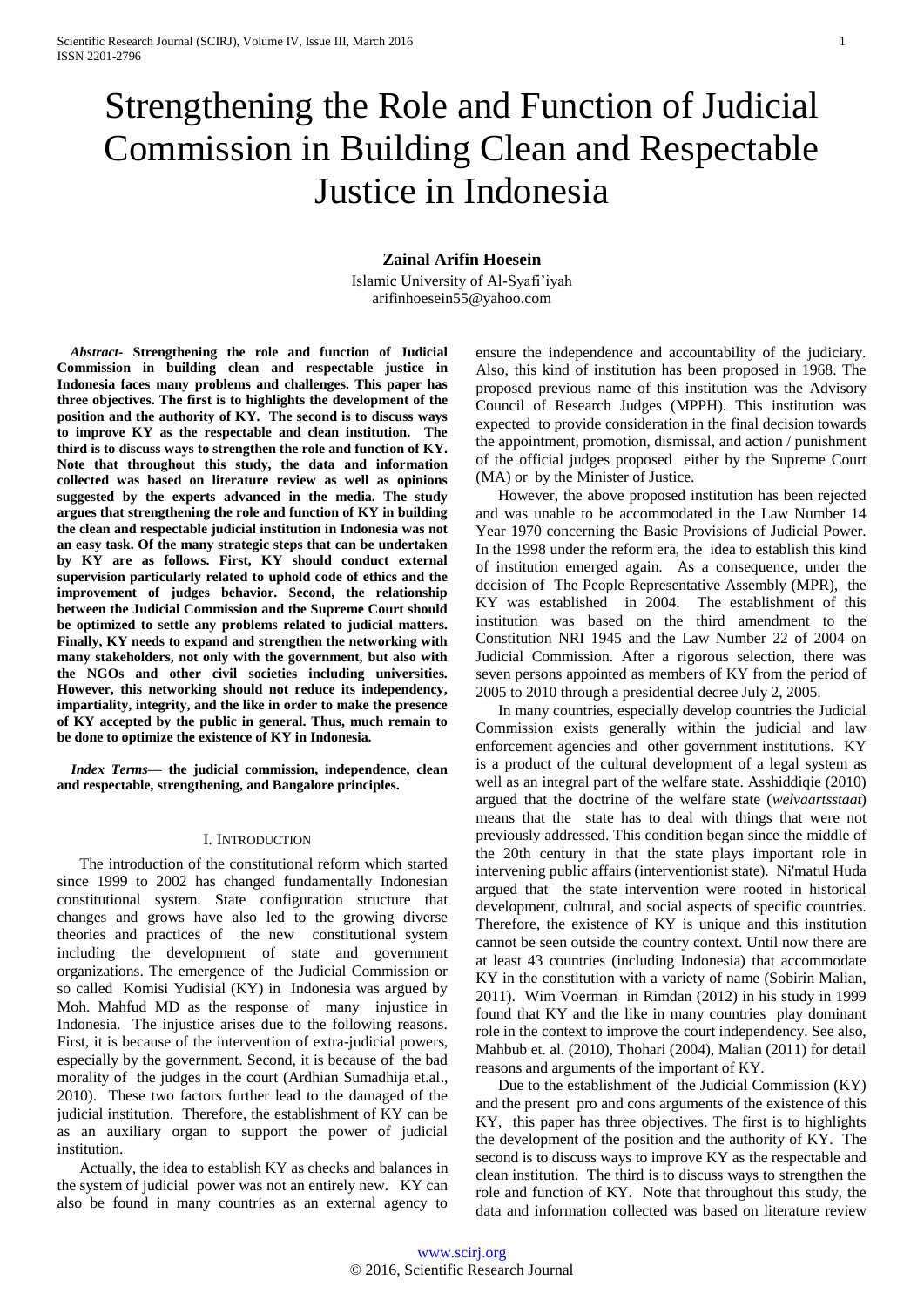as well as opinions suggested by the experts advanced in the media. However, before the above three objectives of this paper are discussed, the following two section deal with the historical background of the idea to establish KY and the tasks and function of KY according to the law.

## II. HISTORICAL BACKGROUND OF THE ESATBLISHMENT OF KY

Historical background of the establishment of KY was intended as checks and balances mechanism in the system of judicial power. This was necessary because the primary mission of judicial reform is not only limited to enforcing the independence and impartiality of the judiciary, but it also aims to establish and maintain the mechanism system of accountability and control for judges so that justice does not bring up the abuse of power or judicial tyranny. In the historical trajectory, the idea of the need for specialized institutions such KY is actually not an entirely new idea. KY has been well known in many countries as an external agency that was established to ensure the independence and accountability of the judiciary, through a set of authority relating to the judiciary, such as the election of judges or judicial appointment, administration and supervision of judges (judicial administration and supervision and discipline of judges. In fact in many countries, the establishment of this commission is usually part of the agenda of legal reform in order to strengthen the independence and accountability of the judiciary. Even the existence of this commission becomes a trend in democratic countries as well as in the emerging democratic countries (Rishan, 2013).

Meanwhile, the history has shown that the "institution", whose role is to conduct surveillance activities in order to preserve and uphold the honor and the dignity and behavior of judges such as KY has been acknowledged its existence either in the law state with the tradition of civil law or in the law state with the concept *rechtsstaat* that relies on the continental legal system, called the civil law or in the law state with the concept of the rule of law, which is based on the system of law called common law. At the initial appearance, KY institutions are the main characteristics of the law state ( Rechtsstaat) with the civil law tradition. As described by Lois Auction that: KY was rooted and grow in France. The establishment of KY was triggered by the growing discontent of French society against the intervention of the government on the judiciary system . As a result, in 1883 it was established the institution like KY with the name of the superior council of the judiciary or *Conseil Superieur de la Magistrature.* This institution was established to oversee the judiciary and ensure the independence and conducting disciplinary mechanisms for judges (Rishan , 2013).

The establishment of the above institution encouraged many countries to form this KY institution. This rapid growth of KY institution was in line with the facts of the widespread practice of judicial corruption in the judiciary system . In fact the bad practices of the judiciary institution were not only happen in government , but it also spread to the public. The court is no longer a shaded house for those who seeking justice, but it has change from the hall of justice into a slaughter house (Rahardjo, 2010)). The modus operandi was to make the court as a court auction that trade justice for money. Without the absence of public control mechanisms, this condition

persists systemically and in a massive scale. The court had become a heaven for dirty actors in the judicial institutions. As a result, the law of nature which -according to Roscou Pound , should function as a tool of social engineering has shifted far to the dark engineering

However, the institutionalization of KY in some countries is different from one and another in terms of the names, authority, and composition of the commissioners of the institute. In some countries, for example, the name of the institution was the Judicial Council, the Judicial Service Commission, Judicial Qualification Committee, Council for Magistrature or the National Council for the Judiciary. While with regard to the authority, some countries which have already formed KY, KY does not just have the authority, roles and functions in the field of selection and discipline of judges, but also take care of the administrative budget of the human resources and other organizational and managerial aspects. The composition of commissioners is also different from one country to another. But it usually reflects the branches of state power, such as the executive, parliament, judiciary, and other stakeholders, such as lawyers, prosecutors, legal academics, civil society, the press and others.

Similarly, in terms of the external control of the judges, though there is a difference, but it usually the aim of the formation of KY including its role and function is linked to efforts to strengthen the independence and impartiality and accountability of the judiciary institution. As argued by Wim Voermans that the purpose of establishing KY in European countries is to strengthen the independence of the judiciary institutions as well as improving administrative and managerial efficiency of the institution. (Rishan, 2013). Also, in the Latin America, Emilio J Cardenas and Hector M. Chayer explained that KY in these countries are designed to maintain the independence of the judiciary from government intervention and parliament on one hand, and to improve the functioning of the judiciary institution by using the mechanism of independent oversight on the other hand. The importance of control according to Henry Fayol is to verify whether everything in infirmity with the plan adopted or what has been said by Newmann that "control is the assurance that the performance conform to plan" (Muchsan, 2000). This is in line with Bagir Manan (2000) who stated that a control contains not only control dimensional, but also supervision and direction.

In Indonesia the idea development concerning the Judicial Commission appears in the Main Principles of Judicial Power of 1968. The name of this institution was previously proposed to be the Advisory Council of Justice Research (MPPH). The council is expected to give consideration and a final decision regarding the suggestions or proposals concerning the appointment, promotion, dismissal, and action / punishment of justices either by the Supreme Court as well as by the Minister of Justice. However, this effort was fail and it did not become the substance of Law Number 14 Year 1970 on Basic Provisions on Judicial Power. But finally the idea to form this kind of institution has been accommodated in the Act No. 35 of 1999 concerning amendments to the Law No. 14 Year 1970 on Basic Principles of Judicial Authority Provisions. In addition to this act, the Honorary Board of Judges (DKH) was also formed. This Board of Judges has been given authorities to supervise judges, make recommendations on recruitment,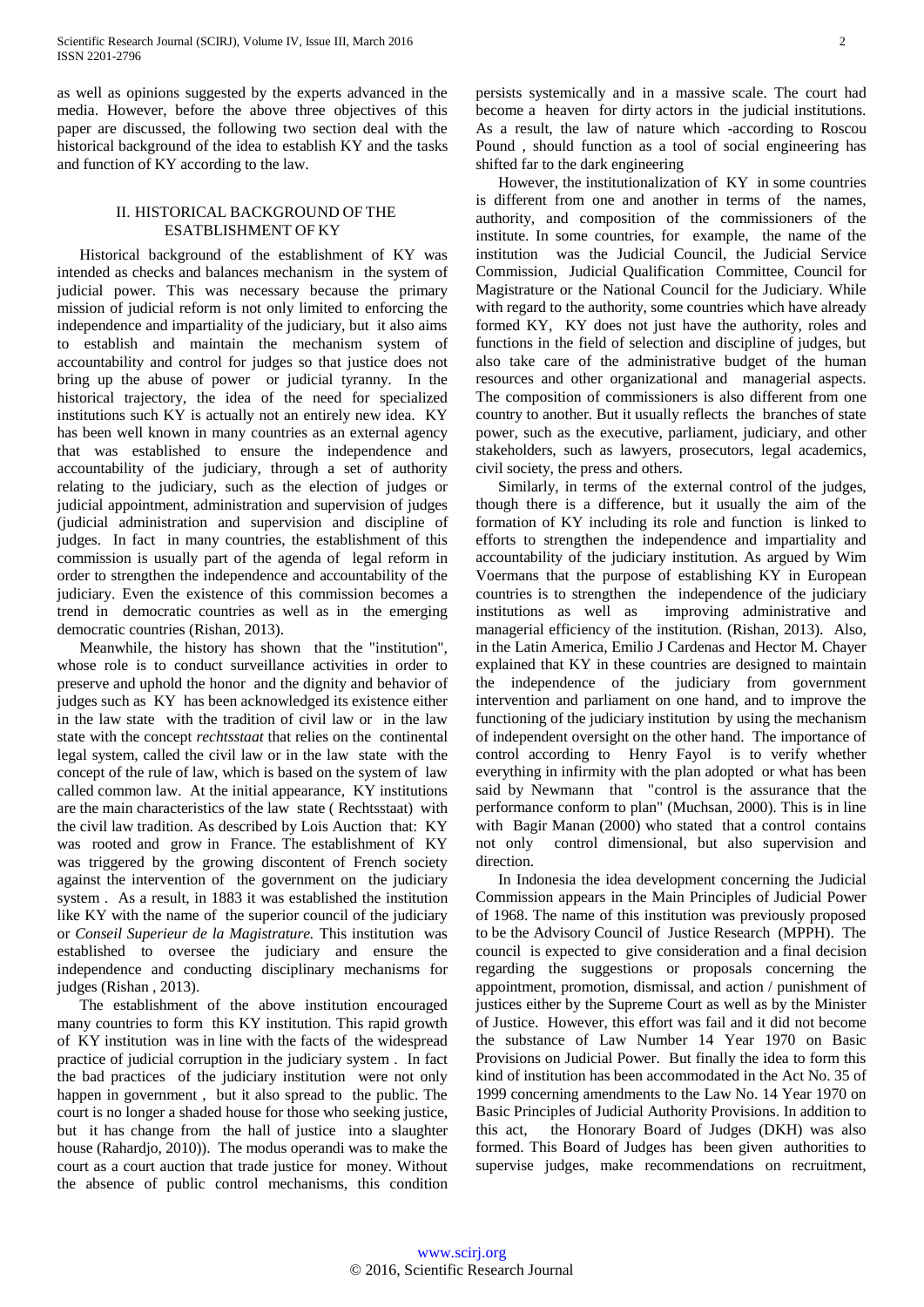promotion and transfer of judges as well as drawing up a code of conduct for judges.

Finally, after the fall of the New Order regime, the House of Representatives (DPR) in 2004 enacted the Law No. 22 Year 2004 to formalize Judicial Commission (KY). In this act it was clearly state in the Article 13 that KY has authority : (a) to propose the appointment of Chief Justice to the Parliament, and (b) to uphold the honor and dignity and maintain behavior of judges. KY today has an important role in efforts to establish independent judicial power through the proposal of appointment of justices and other authorities in order to preserve and uphold the honor, dignity, and the behavior of the judge for the sake of law and justice in accordance with the Constitution of the Republic of Indonesia Year 1945 especially in the Articles 20, 24, 24A and Article 24B. Also, it was based on Law Number 22 Year 2004 concerning Judicial Commission in conjunction with Law Number 18 Year 2011 concerning the Amendment to Law No. 22 Year 2004 concerning Judicial Commission, as well as Law No. 48 Year 2009 concerning Judicial Authority.

### III. DUTIES AND FUNCTION OF KY

Duties and function of KY can be found in the Act No. 22 of 2004 Regarding Judicial Commission that were formalized August 13, 2004 by the Fifth President of Indonesia, Megawati Soekarnoputri. There are important points of the need for the establishment KY as the state institution to execute the constitutional duty in terms of the authority to propose the appointment of the Chief Justice including the judges in the general courts, religious courts, military courts and administrative courts in order to preserve and uphold the honor, dignity and judges behavior of judges as stated in dictum of the preamble of the law. First, the Unitary Republic of Indonesia is a law state guaranteeing independent judicial power to run the judiciary to enforce law and justice based on the Constitution NRI 1945. Second, KY has an important role in efforts to establish independent judicial power through the nomination of justices as well as the supervision of the judge in order to uphold the honor and dignity, as well as keeping the behavior of judges.

However, due to the present and dynamic development of the laws and constitution, the Law Number 22 Year 2004 concerning Judicial Commission was no longer relevant. Based on these considerations as agreed by the Parliament together with the government, the Law Number 22 Year 2004 concerning Judicial Commission was amended by the Law Number 18 of 2011 on the Amendment of the Law No. 22 of 2004 on the Judicial Commission. Under the Act On KY, KY have the authority as follows.

Article 13

- propose the appointment of justices and judges ad hoc in the Supreme Court to Parliament for approval;
- b. maintaining the honor, dignity, and the behavior of judges;
- c. set Code of Conduct and / or the Code of Conduct of Judges together with the Supreme Court; and
- maintain and enforce the implementation of the Code of Conduct and / or the Judicial Code of Conduct.

Article 20

- (1) In order to preserve and uphold the honor, dignity, and the behavior of the judge, the Judicial Commission has the task:
	- a. monitoring and controlling the behavior of the judge:
	- b. receive reports from the public relating to violations of the Code and / or the Judicial Code of Conduct;
	- c. verification, clarification, and investigate reports of alleged violations of the Code and / or the Judicial Code of Conduct is closed;
	- d. decide whether or not reports of alleged violations of the Code and / or the Judicial Code of Conduct; and
	- e. take legal action and / or other measures against those individuals, groups, or legal entities degrading the honor and dignity of Judges.
- (2) In addition to the task referred to in paragraph (1), the Judicial Commission also has the task of increased capacity and welfare of Justice.

(3) In order to preserve and uphold the honor, dignity and behavior of judges referred to in paragraph (1) letter a Judicial Commission may request assistance to law enforcement officials to conduct wiretaps and recorded conversations in the case of the alleged violation of the Code and / or Judicial Code of Conduct by the Judge.

(4) Law enforcement officials are obliged to follow the request of the Judicial Commission as referred to in paragraph (3).

However, in between Articles 20 and 21, one article was inserted, namely Article 20A, which reads as follows:

#### Article 20A

(1) In carrying out the tasks referred to in Article 20 paragraph (1), the Judicial Commission shall:

a. comply with laws and regulations;

b. enforce the Code of Conduct and / or the Judicial Code of Conduct;

c. maintain the confidentiality of information or information obtained which by its nature is confidential Judicial Commission obtained based on its position as a member; and

d. maintain the independence and freedom of Judges in check, try and decide the case.

(2) Violation of the provisions referred to in paragraph (1) conducted by the members of the Judicial Commission be sanctioned in accordance with the legislation.

Article 22

- (1) In conducting the supervision referred to in Article 20 paragraph (1) letter a, the Judicial Commission receives reports from the public and / or information on the alleged violation of the Code and / or the Judicial Code of Conduct.
- (2) To carry out the supervision referred to in paragraph (1), the Judicial Commission can request information or data to Courts and / or Judge.
- (3) Leaders Judicial bodies and / or judge shall give any information or data requested by the Judicial Commission as referred to in paragraph (2) within a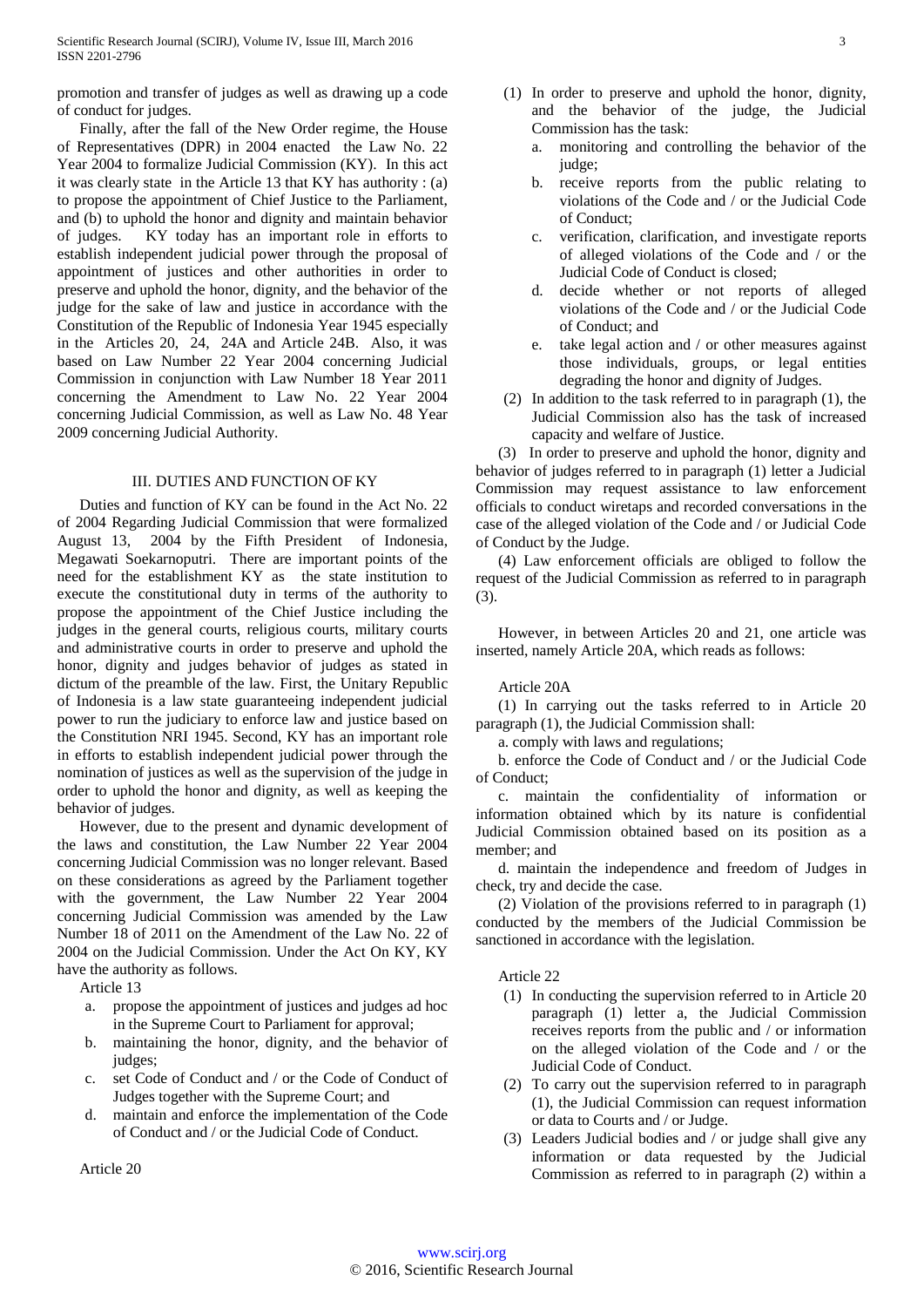period of fourteen (14) days after receiving the request from the Judicial Commission.

- (4) If the Judicial bodies and / or Judge not give any information or data in the period referred to in paragraph (2), the Judicial Commission to request information and / or data through the leadership of the Supreme Court.
- (5) The leadership of the Supreme Court asked the Justice Board and / or the Judge to give information or data referred to in paragraph (3) within 14 (fourteen) days from the date the request of the Judicial Commission.
- (6) If the request referred to in paragraph (2) and (4) not be met without a valid reason, the leadership of the Agency Justice or Judge concerned penalized in accordance with the legislation.
- (7) Further provisions concerning the procedures for the implementation of the tasks referred to in paragraph (1) is regulated by the Judicial Commission.

Between Articles 22 and 23 it was inserted seven Articles, namely Article 22A, 22B, 22C, 22D, 22E, 22F, and 22G as follows:

## Article 22A

- (1) In the implementation of the tasks referred to in Article 20 paragraph (1) letter c, the Judicial Commission:
- a. verification of the report;
- b. examination of the alleged violations;
- c. to call and ask for information from the Judge who allegedly violate the guidelines of honor, dignity, and the behavior of the judge for inspection;
- d. to call and ask for information from witnesses; and
- e. summed up the results of the examination.
- (2) In the event that the witness referred to in paragraph (1) letter d not call on the 3 (three) times in a row without a valid reason, the Judicial Commission can summon witnesses by force in accordance with the provisions of the legislation.

## Article 22B

- (1) An examination by the Judicial Commission includes:
	- a. examination of the alleged violation of the Code and / or the Judicial Code of Conduct; and b. request clarification of the judge who allegedly committed the violation referred to in paragraph a.

(2) In every inspection as referred to in paragraph (1) reported for the examination passed and signed by the examinee and examiner.

(3) Clarification referred to in paragraph (1) letter b shall be submitted by the Judge who allegedly committed the violations within a period of 14 (fourteen) days of receipt of the call that mentions the alleged violation of the Code and / or the Code of Conduct of Judges as inappropriate by Judicial Commission.

## Article 22C

The results of the examination of the alleged violations of the Code and / or the Judicial Code of Conduct referred to in Article 22A paragraph (1) letter e states:

a. convicted the alleged violation; or

- b. acquitted of the alleged violation.
- Article 22D
	- (1) In the case of alleged violations of the Code and / or the Code of Conduct of Judges convicted as referred to in Article 22C paragraph a, the Judicial Commission proposes the imposition of sanction against the judge who allegedly committed the violations to the Supreme Court.
	- (2) The sanctions referred to in paragraph (1) in the form of:
		- a. Mild sanctions consist of:
	- 1) verbal warning;
	- 2) a written warning; or
	- 3) statements are not satisfied in writing.
	- b. Sanctions were comprised of:
	- 1) delay periodic salary increases no later than 1 (one) year;

2) a decrease in salary of 1 (one) time salary increase periodically maximum of 1 (one) year;

- 3) delay in advancement than 1 (one) year; or
- 4) judges non palu period of 6 (six) months.
- c. Severe sanctions consist of:
- 1) exemption of structural positions;

2) judges non palu more than six (6) months to two (2) years;

- 3) temporary dismissal;
- 4) dismissal remain with pension rights; or
- 5) dismissal remains with respect.
- (2) the Supreme Court of Justice to impose sanctions against the violation of the Code and / or the Judicial Code of Conduct proposed by the Judicial Commission within a period of 60 (sixty) days from the date the proposal is received.
- Article 22E
	- (1) In case there is any divergence of opinion between the Judicial Commission and the Supreme Court on the proposed Judicial Commission about the imposition of sanctions and the Supreme Court has not imposed sanctions in the period referred to in Article 22D paragraph (3) the proposal of the Judicial Commission applies automatically and must be implemented by the Supreme Court.

(2) In the event of disagreement between the Judicial Commission and the Supreme Court on the proposed Judicial Commission about imposing mild sanctions, sanctions moderate, and severe sanctions than those referred to in Article 22D paragraph (2) letter c number 4) and 5), do joint inspection of the Judicial Commission and the Supreme Court against the judge concerned.

(3) In the case of the Supreme Court and the Judicial Commission within the period referred to in Article 22D paragraph (3) does not reach an agreement as referred to in paragraph (2), the proposal of the Judicial Commission insofar as they meet the provisions of Article 22B paragraph (1) letter a , applies automatically and must be implemented by the Supreme Court.

(4) Provisions regarding the procedure as referred to in paragraph (1) shall be shared by the Judicial Commission and the Supreme Court.

Article 22F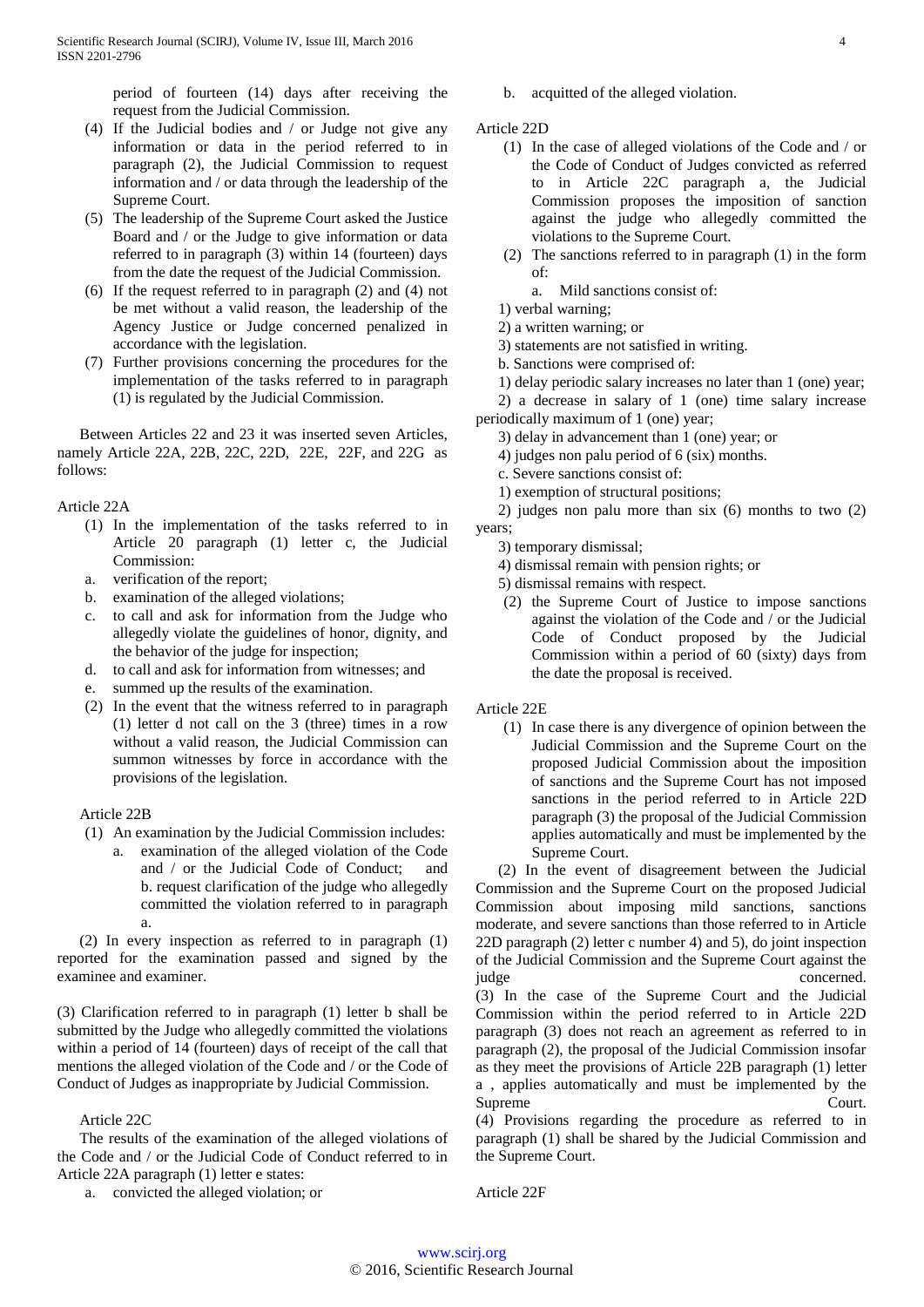(1) Sanctions severe form of dismissal remain as referred to in Article 22D paragraph (2) letter c number 4) and 5) proposed Judicial Commission to the Honorary Council of Judges.

(2) The Honorary Council of Justice referred to in paragraph (1) shall consist of four (4) members of the Judicial Commission and the 3 (three) justices.

(3)The Honorary Council of Judges examine and decide upon any alleged violation of the Code and / or the Judicial Code of Conduct proposed by the Judicial Commission or the Supreme Court within a period of 60 (sixty) days from the date the proposal is received.

(4) The decision of the Honorary Council of Judges referred to in paragraph (3) are taken by consensus and if not reached a decision taken by a majority vote.

(5) The Supreme Court shall implement the decision of the Honorary Council of Judges within a period of 30 (thirty) days from the date the decision is pronounced Honorary Council of Judges.

#### Article 22G

In the case acquitted the alleged violation as referred to in Article 22C paragraph b, the Honorary Council of Judges stating that the alleged offense was not proven and restore the good name of the judge complained against.

#### Article 25

(1) Decision-making is done by deliberation of the Judicial Commission to reach an agreement. (2) If the decision-making by consensus cannot be reached, decisions made by majority vote. (3)The decision referred to in paragraph (2) is valid if the meeting attended by at least five (5) members of the Judicial Commission, unless a decision on proposing nominees to the Parliament and attended by all members of the Judicial Commission.

(4)In the event of a delay of three (3) times in a row over a decision on proposing nominees to the Parliament, the decision is considered valid if attended by five (5) members.

#### Article 26

To be appointed as members of the Judicial Commission, a candidate must meet the following requirements: a. Indonesian citizens;

b. believe to the God Almighty

c. loyal to Pancasila, the Unitary Republic of Indonesia, and the Constitution of the Republic of Indonesia Year 1945;

d. aged a minimum of 45 (forty five) years and a maximum of 68 (sixty eight) years old at the time of the election process;

e. have undergraduate degree in law or other relevant undergraduate and / or have experience in the legal field for a minimum of 15 (fifteen) years;

f. is committed to improve the judicial system in Indonesia;

g. have integrity and a personality that is not dishonorable;

h. have the ability to physically and mentally;

i. never been sentenced for committing a criminal act; and j. reported wealth.

## IV. THE STATUS DEVELOPMENT AND AUTHORITY OF KY

As mentioned at the outset that KY is one of the institutions supporting state in implementing the judicial power. The establishment of KY was a systematic effort in order to improve judicial institution that must be constantly maintained its independence and its accountability in enforcing the law and justice. KY as external oversight functions and concurrently with the constitutional authority is always expected to provide a guarantee for the independence and accountability of the judicial power. This is because one principle of the law state is to guarantee of the implementation of the power of the judiciary that are independent, free from any interference from any stakeholders to organize judiciary activities in order to enforce order, justice, truth, and law enforcement that are able to provide shelter to the people (Rimdan, 2012). Independent judicial power is one of the central things in the judicial process.

In general, the formation of Judicial Commission is not merely for the sake of following the trend that is happening in many countries, but it is a necessity in legal and judicial reform. The idea of the formation KY, as noted above, is to maintain and enhance the integrity of judges and the justice system. In other words, KY becomes actively involved and have a responsibility to strive for the achievement of the ideal conditions of an independent judiciary by strengthening the role and function of KY in building a clean and credible judiciary institution.

The position KY constitutionally was stipulated in the Article 24B consisting of four verses, namely: (1) KY is independent authorized to propose the appointment of justices and have other authorities in order to preserve and uphold the honor, dignity and behavior of judges. (2) Members KY must have knowledge and experience in the legal field as well as the integrity and personality that is not dishonorable. (3) Members of the Judicial appointed and dismissed by the President with the approval of Parliament. (4) The composition, status, and membership KY regulated by law. Thus, KY has obtained legitimacy based on Article 24B of the Constitution of 1945.

Aside from being a constitutional institutions guaranteed by the Constitution NRI 1945, KY is a state agency or independent commission. Asshiddiqie (2009) argued that KY like the National Army and Police, its position cannot be equated with the Supreme Court, the Constitutional Court, the House of Representatives, the Assembly, the President and Vice President. Thus, the position of KY is outside, but it is equal to the Supreme Court and the Constitutional Court. In addition, based on the article 24B paragraph (1), KY has two authorities. First, it has the authority to propose appointment of the Chief Justice. The second is to maintain and uphold the honor, dignity, and the behavior of judges. This indicates that KY is a state institution aligned with other state institutions namely supreme court (MA) , Constitutional court (MK), Parliament (DPR), Regional Parliament (DPD), People Assembly (MPR), the President and the Vice President.

To sum up: KY clearly is not a law enforcement agency, but it is the enforcer of the rule of judicial ethics and good conduct. State institutions that have judicial functions or perform the function of the highest court is the supreme court and the constitutional court. The Judicial Commission is an agency ethics rather than legal institutions. Secondly, in terms of the functions of judicial power, KY can be regarded as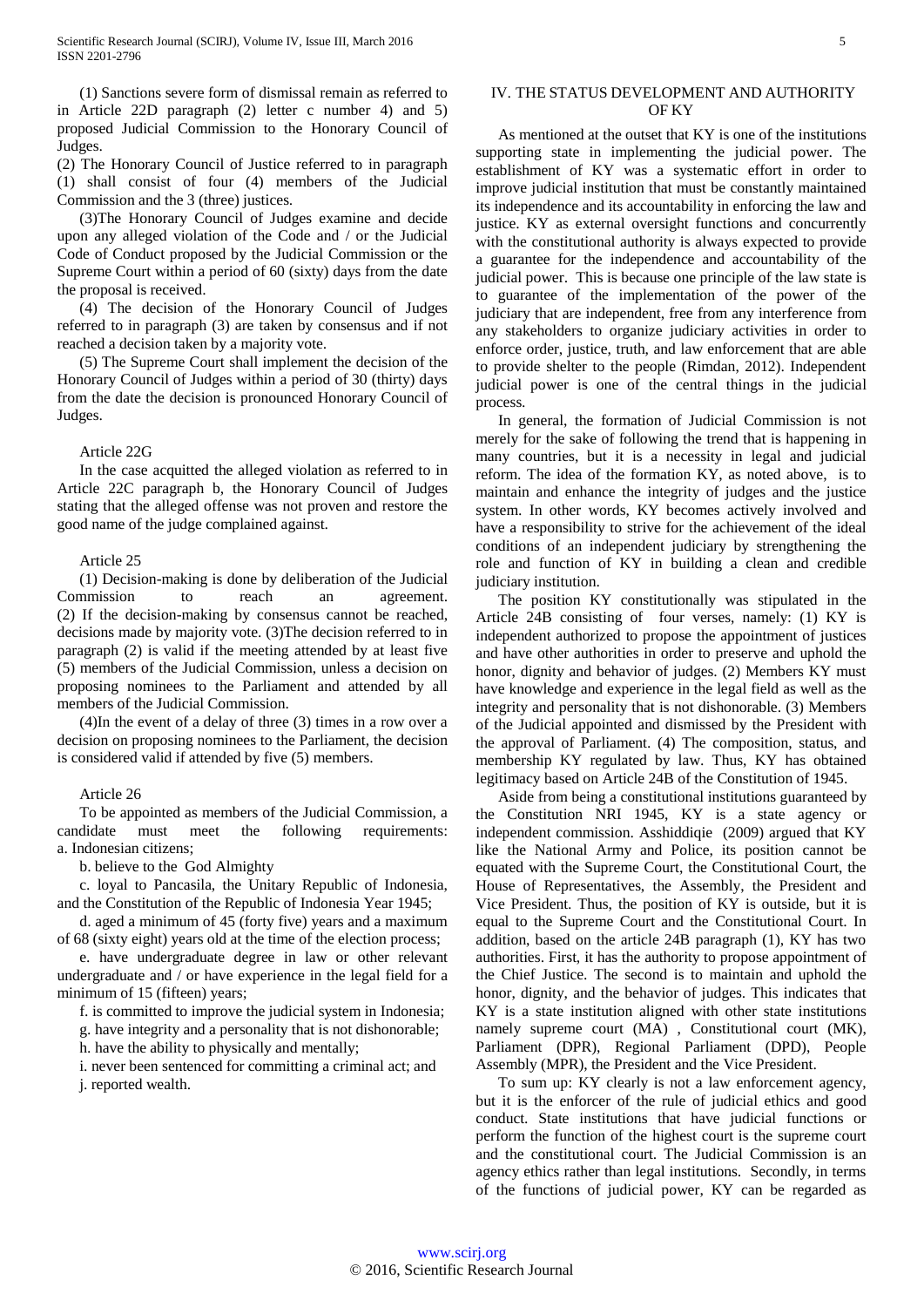supporting system or as an auxiliary organ of the and in the branches of the judicial authority. KY serves as the guard and the enforcer of honor, dignity, and the judge's behavior into something that is absolutely necessary in the system of constitutional democracy.

## V. CREATING CLEAN AND RESPECTABLE JUDICIAL INSTITUTION

An effort to create a clean and respectable judicial institution is a constitutional mandate. This has been confirmed in the National Constitution of 1945 (Amendment 3) in that it was stated that judicial power is the power of a sovereign state to conduct judiciary to uphold law and justice. This provision is an implementation of Article 1 verses (3) of Constitution as Indonesia is the law state. Given that, one rule of law is to guarantee of the implementation of the power of the judiciary is independent, free from the interference of extra-judicial powers to organize judiciary to enforce order, justice, truth, and law enforcement that are able to provide shelter to the people.

Independent judicial power is a precondition of a democratic state of law, as stated in MPR Decree No. X / MPR / 1998 on the Principles of Reform of development in order to secure and normalize the national life as a state policy. Of the many agendas that must be implemented is to separate between the functions of the judiciary and executive. The separation is carried out by the diverting organization, administration and financial body of justice agencies which are previously under the departments (executive) to a level below the High Court (Rimdan, 2012).

In the Law No. 48 Year 2009 on Judicial Power , it was explained that judicial power is the power of a sovereign state to conduct judiciary to uphold law and justice based on Pancasila and the Constitution of the Republic of Indonesia Year 1945, for the implementation of the State Law of the Republic of Indonesia. Article 3 of Law No. 48 Year 2009 on judicial Power states that in carrying out its duties and functions, the judge should maintain the independence of the judiciary. Realization of the clean and respectable judiciary institution should be seen from the role and function of judges in doing their duties and functions while maintaining the independence and the impartiality of judges both in investigating and decision-making. Therefore, to build a clean and respectable institution, KY should maintain its independency and impartiality as well as accountability and adherence to the code of conduct.

It should be noted that to reach a clean and respectable judiciary institution is not only about the material aspects of law, but it also includes strengthening of the institutional aspects. Thus, the arrangement of the judiciary through legal reforms in order to realize a clean and credible judiciary is a certainty as it is demanded by today's society. Reform of the law in connection with law enforcement is not only the task of the judge / court alone, but it should also be as part of the job of the police as investigators, prosecutors, advocates and State Prison as it is often referred to as "criminal justice system".

The role of judge plays an important part in the law enforcement and reflects the face of the judiciary as a whole. The judges should be able to protect any bad practice in the court and should know everything that can then be issued a product in the form of the verdict with dignity and then be able to reclaim the public confidence in the justice sector. For that

reason, in order to build public confidence, many steps can be taken including the improvement of management system, human resources development and the like.

In conclusion, to realize clean and respectable justice, it is necessary to attempt to guide the behavior of all citizens of the judiciary in accordance with the values of the main judicial body of the Supreme Court by optimizing the supervision carried out by the Supreme Court. Also, to achieve effectiveness of supervisory internally, the Supreme Court must conduct effective oversight and select sincerely judges, clerks and officials of other courts in performing their duties, and externally Judicial Commission to carry out its duties and functions to maintain the honor and dignity of judges in the sense of carrying out surveillance relating to the conduct of judges. Apart from the above, there is also a need to setting up the infrastructures that were needed by the public. So that there will be no public complaints. The imposition of sanctions is also one way to improve the quality of work and performance of the judiciary citizens because sanctioning strictly and indiscriminately granted if the Supreme Court to be committing violations and the imposition of sanctions announced to the public in a transparent manner so that the public know about it.

## VI. URGENCY IN STRENGTHENING THE ROLE AND FUNCTION OF KY

As the establishment of KY has already been formalized by the law, the road to reach the objectives of the institution was not so smooth. The establishment KY experienced systemic tragedy. This tragedy can be traced starting from the distortion of authority that was outlined on in the 1945 Constitution with the authority stated in the Act No. 22 of 2004 and the tragedy related with the Constitutional Court ruling No. 005 / PUU-IV / 2006 in that some of the authorities of KY was disarmed. Also, there has been problems associated with the incomplete revision of the Act by the Parliament. Not to mention the problem of resistance from the judiciary that is not willing to be supervised KY.

The distortion of the authority of KY that was outline in the Constitution of 1945 with that in the law No. 22/2004 can be explained as follows. First, the Constitution of 1945 contained the phrase "maintain and enforce". Maintain means the authority of a preventive nature, such as the authority to conduct education and training of judges, etc. While " Enforcing " means a repressive authority (supervisory function). In fact, in the Act KY contained only the phrase " uphold " merely repressive. Even then, the Act is also inconsistent, one side of the member authority repressive, but the other surveillance products KY may only make recommendations that are not imperative. Second, in the Constitution of 1945, the authority of KY explicitly states that " maintaining the honor, dignity, and behavior judge ". From the wording of the article is clearly seen that this aspect of the judge's behavior just to be a part of authority evidenced by the phrase " as well as the behavior of the judge ". But in fact the Act KY does not cover the intention of the authority indicated by the phrase " maintaining the honor and dignity.

Many people finally define the authority of KY in the narrow sense in that it does not include the technical and administrative matters. However, as the time goes the awareness of the importance of KY began in 2009. KY further gain authority support as the government issued the following